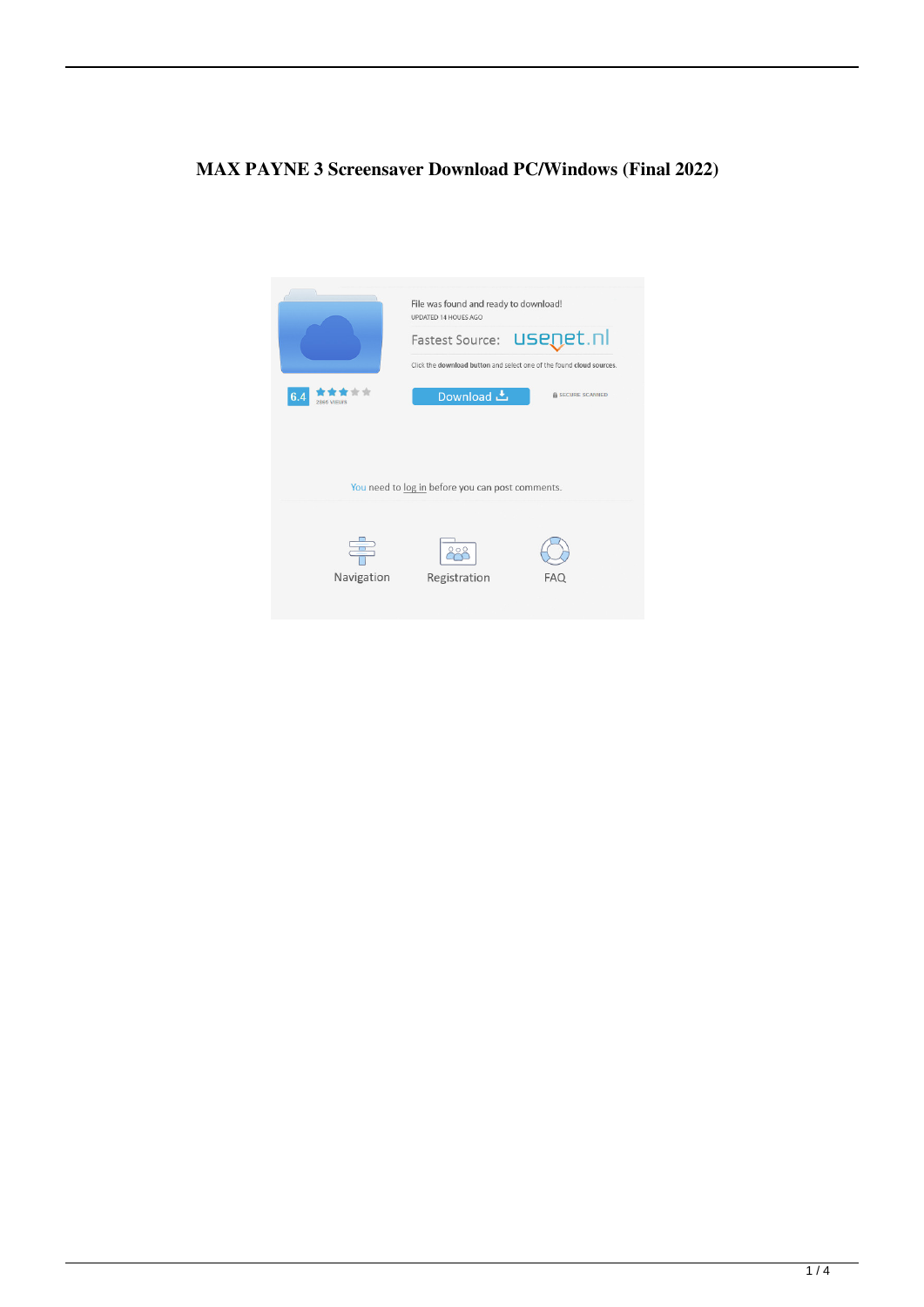## **MAX PAYNE 3 Screensaver Crack+ Full Product Key Download [Mac/Win]**

#### **MAX PAYNE 3 Screensaver 2022**

KEYMACRO is an educational tool for developers, aimed at allowing them to create their own macros for a variety of programs. With this Windows utility, you can automate repetitive actions, saving you time and letting you focus on coding. With KEYMACRO, you can create macros for such programs as Internet Explorer, Firefox, Microsoft Visual Studio, Microsoft Word, OpenOffice, and a lot more. Once you have created your macros, you can share them with the community, through an internal site, Facebook and Twitter accounts. You can even use KEYMACRO to create projects aimed at schools and universities, whose students will be able to use them to practice their programming skills. KEYMACRO is a Windows utility aimed at helping you to build your own macros, allowing you to automate repetive tasks. MULTILANG Description: MULTILANG is a highly customizable text editor, designed to facilitate creating documents in a variety of languages, including English, Spanish, French, German, Italian, Japanese, Polish, Portuguese, Russian, Turkish and Simplified Chinese. This powerful Windows utility comes with several tools, enabling you to create your own documents, with tabs and columns, set automatically, saving you time. Moreover, you can insert images, WordArt and other graphical elements. KEYMACRO is a Windows utility aimed at helping you to build your own macros, allowing you to automate repetitive tasks. VODO TEXT Description: VODO TEXT is a dynamic text editor aimed at publishing multi-language documents and different formats, including HTML, XML, DocBook, Text, RTF and others. With this powerful Windows application, you can create your own websites, be it an intranet portal or an extranet. This application is highly customizable, offering you a wide variety of options, enabling you to work with images, videos and other graphical elements. Moreover, you can easily add your own custom tags, using the integrated dictionaries, as well as the built-in, industry-relevant tags, like the iDTAG, RESTXTAG, SLABEL, etc. VODO TEXT is a dynamic text editor designed to help you create multi-language documents and documents of different formats. PROTEUS DESKTOP DESKTOP Description: PROTEUS DESKTOP is a compact but powerful utility designed to help you find, organize and access your files on your computer. With this Windows desktop utility, you can create your own files, including Word, Excel and 81e310abbf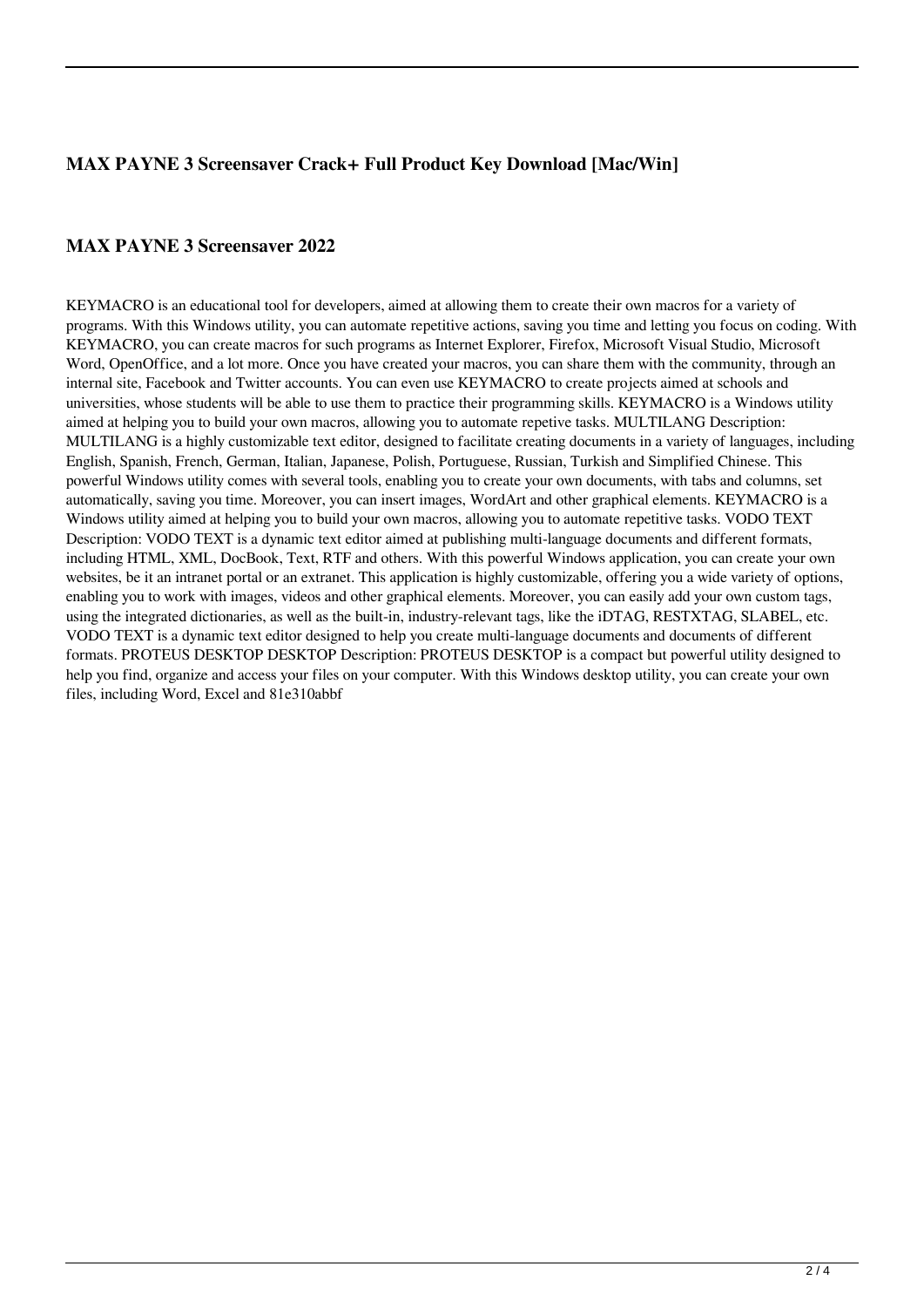## **MAX PAYNE 3 Screensaver Crack + Free [32|64bit]**

#### **What's New in the?**

MetaTraderLive Stock market simulator, World's first and only financial graphics simulator.MetaTraderLive (MT4) is the online financial platform for stock and currency trading, it is only a website, without any software installation necessary. MetaTraderLive platform allows you to use all features of MT4 through the MetaTraderRobot Web or Mobile platforms. Upgrade All Your Forex Trading with Itallian InstaForex. We have special offer and discount for you to use you a new application Itallian InstaForex. This program is a version of the standard Forex broker Itallian InstaForex. In order to be able to trade on it, you must go through the requirements. It is very simple and you do not need any experience. We would like to make it easier for you to learn how to use our broker and your trading! Want to know how to make money in Forex trading? Introduction: Forex trading means the exchange of one currency for another. Currency exchange means the buying and selling of two currencies. In order to enter the currency market, you need to pay for a margin. This means that you need to deposit money. To enter the market, you must make a margin of at least 1:100 of the value of the instrument you want to trade. The deposit margin is the amount of funds that you will need to open a position and leave in the market. The purpose of margin is to allow the broker to liquidate your positions. The broker will not be able to sell your positions if the value of the currency pair is below your margin. Therefore, the risks associated with currency trading, such as leverage or trading against the trend. Forex traders are also known as currency pairs. There are three main currency pairs in the currency market. These include the eurousd, the pound-usd and the dollar-yen. When you buy currency, you buy a currency pair. When you sell currency, you sell a currency pair. You can trade currency pairs with leverage. The leverage is the amount of margin you use to enter a trade. The higher the leverage, the more risk you are willing to take. How to make money in Forex trading: The best way to make money in Forex trading is to use the advantage of leverage. If you use the leverage of 10 times, you will trade with a deposit margin of 1:100. You can trade all day, throughout the day and around the clock. However, there are a few restrictions that apply to currency traders. You can only trade with up to 10 positions at one time. If you want to increase your position, you must close your previous position and open a new position. You can trade up to 1.5 times of your trading capital at any time.